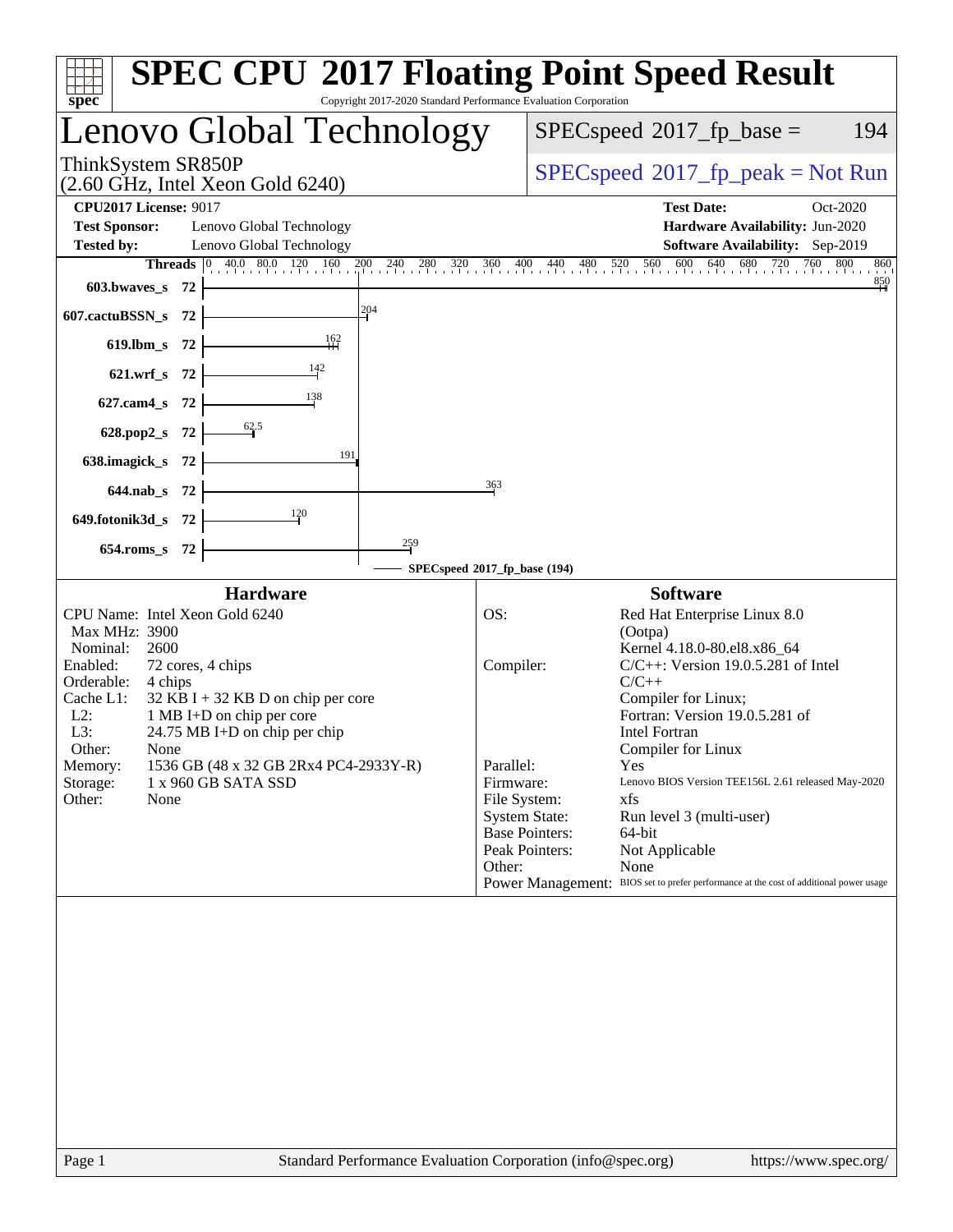

#### **[SPEC CPU](http://www.spec.org/auto/cpu2017/Docs/result-fields.html#SPECCPU2017FloatingPointSpeedResult)[2017 Floating Point Speed Result](http://www.spec.org/auto/cpu2017/Docs/result-fields.html#SPECCPU2017FloatingPointSpeedResult)** Copyright 2017-2020 Standard Performance Evaluation Corporation

# Lenovo Global Technology

(2.60 GHz, Intel Xeon Gold 6240)

 $SPECspeed^{\circledcirc}2017_fp\_base = 194$  $SPECspeed^{\circledcirc}2017_fp\_base = 194$ 

# ThinkSystem SR850P<br>  $(2.60 \text{ GHz, Intel Yoon Gold } 6240)$  [SPECspeed](http://www.spec.org/auto/cpu2017/Docs/result-fields.html#SPECspeed2017fppeak)<sup>®</sup>[2017\\_fp\\_peak = N](http://www.spec.org/auto/cpu2017/Docs/result-fields.html#SPECspeed2017fppeak)ot Run

**[Test Sponsor:](http://www.spec.org/auto/cpu2017/Docs/result-fields.html#TestSponsor)** Lenovo Global Technology **[Hardware Availability:](http://www.spec.org/auto/cpu2017/Docs/result-fields.html#HardwareAvailability)** Jun-2020 **[Tested by:](http://www.spec.org/auto/cpu2017/Docs/result-fields.html#Testedby)** Lenovo Global Technology **[Software Availability:](http://www.spec.org/auto/cpu2017/Docs/result-fields.html#SoftwareAvailability)** Sep-2019

**[CPU2017 License:](http://www.spec.org/auto/cpu2017/Docs/result-fields.html#CPU2017License)** 9017 **[Test Date:](http://www.spec.org/auto/cpu2017/Docs/result-fields.html#TestDate)** Oct-2020

### **[Results Table](http://www.spec.org/auto/cpu2017/Docs/result-fields.html#ResultsTable)**

|                             | <b>Base</b>                 |                |                |                |       | <b>Peak</b>    |            |                |                |              |                |              |                |              |
|-----------------------------|-----------------------------|----------------|----------------|----------------|-------|----------------|------------|----------------|----------------|--------------|----------------|--------------|----------------|--------------|
| <b>Benchmark</b>            | <b>Threads</b>              | <b>Seconds</b> | Ratio          | <b>Seconds</b> | Ratio | <b>Seconds</b> | Ratio      | <b>Threads</b> | <b>Seconds</b> | <b>Ratio</b> | <b>Seconds</b> | <b>Ratio</b> | <b>Seconds</b> | <b>Ratio</b> |
| 603.bwayes s                | 72                          | 69.4           | 850            | 69.2           | 852   | 69.8           | 845        |                |                |              |                |              |                |              |
| 607.cactuBSSN s             | 72                          | 81.8           | 204            | 81.7           | 204   | 81.3           | 205        |                |                |              |                |              |                |              |
| $619.1$ bm s                | 72                          | 31.1           | 168            | 33.4           | 157   | 32.3           | 162        |                |                |              |                |              |                |              |
| $621.wrf$ s                 | 72                          | 92.9           | 142            | 93.1           | 142   | 93.1           | 142        |                |                |              |                |              |                |              |
| $627$ .cam $4 \text{ s}$    | 72                          | 64.1           | 138            | 64.0           | 138   | 63.9           | 139        |                |                |              |                |              |                |              |
| $628.pop2_s$                | 72                          | 186            | 63.9           | 192            | 61.9  | 190            | 62.5       |                |                |              |                |              |                |              |
| 638.imagick_s               | 72                          | 75.4           | 191            | 75.8           | 190   | 75.0           | 192        |                |                |              |                |              |                |              |
| $644$ .nab s                | 72                          | 48.2           | <u>363</u>     | 48.2           | 363   | 48.1           | 363        |                |                |              |                |              |                |              |
| 649.fotonik3d s             | 72                          | 76.8           | 119            | 75.8           | 120   | 76.2           | <b>120</b> |                |                |              |                |              |                |              |
| $654$ .roms s               | 72                          | 60.8           | 259            | 60.9           | 259   | 61.0           | 258        |                |                |              |                |              |                |              |
|                             | $SPECspeed*2017_fp\_base =$ |                | 194            |                |       |                |            |                |                |              |                |              |                |              |
| $SPECspeed*2017_fp\_peak =$ |                             |                | <b>Not Run</b> |                |       |                |            |                |                |              |                |              |                |              |

Results appear in the [order in which they were run.](http://www.spec.org/auto/cpu2017/Docs/result-fields.html#RunOrder) Bold underlined text [indicates a median measurement](http://www.spec.org/auto/cpu2017/Docs/result-fields.html#Median).

#### **[Operating System Notes](http://www.spec.org/auto/cpu2017/Docs/result-fields.html#OperatingSystemNotes)**

Stack size set to unlimited using "ulimit -s unlimited"

#### **[Environment Variables Notes](http://www.spec.org/auto/cpu2017/Docs/result-fields.html#EnvironmentVariablesNotes)**

Environment variables set by runcpu before the start of the run: KMP\_AFFINITY = "granularity=fine,compact" LD\_LIBRARY\_PATH = "/home/cpu2017-1.1.0-ic19.0u5-2/lib/intel64" OMP\_STACKSIZE = "192M"

#### **[General Notes](http://www.spec.org/auto/cpu2017/Docs/result-fields.html#GeneralNotes)**

 Binaries compiled on a system with 1x Intel Core i9-9900K CPU + 64GB RAM memory using Redhat Enterprise Linux 8.0 Transparent Huge Pages enabled by default Prior to runcpu invocation Filesystem page cache synced and cleared with: sync; echo 3> /proc/sys/vm/drop\_caches NA: The test sponsor attests, as of date of publication, that CVE-2017-5754 (Meltdown) is mitigated in the system as tested and documented. Yes: The test sponsor attests, as of date of publication, that CVE-2017-5753 (Spectre variant 1) is mitigated in the system as tested and documented. Yes: The test sponsor attests, as of date of publication, that CVE-2017-5715 (Spectre variant 2) is mitigated in the system as tested and documented.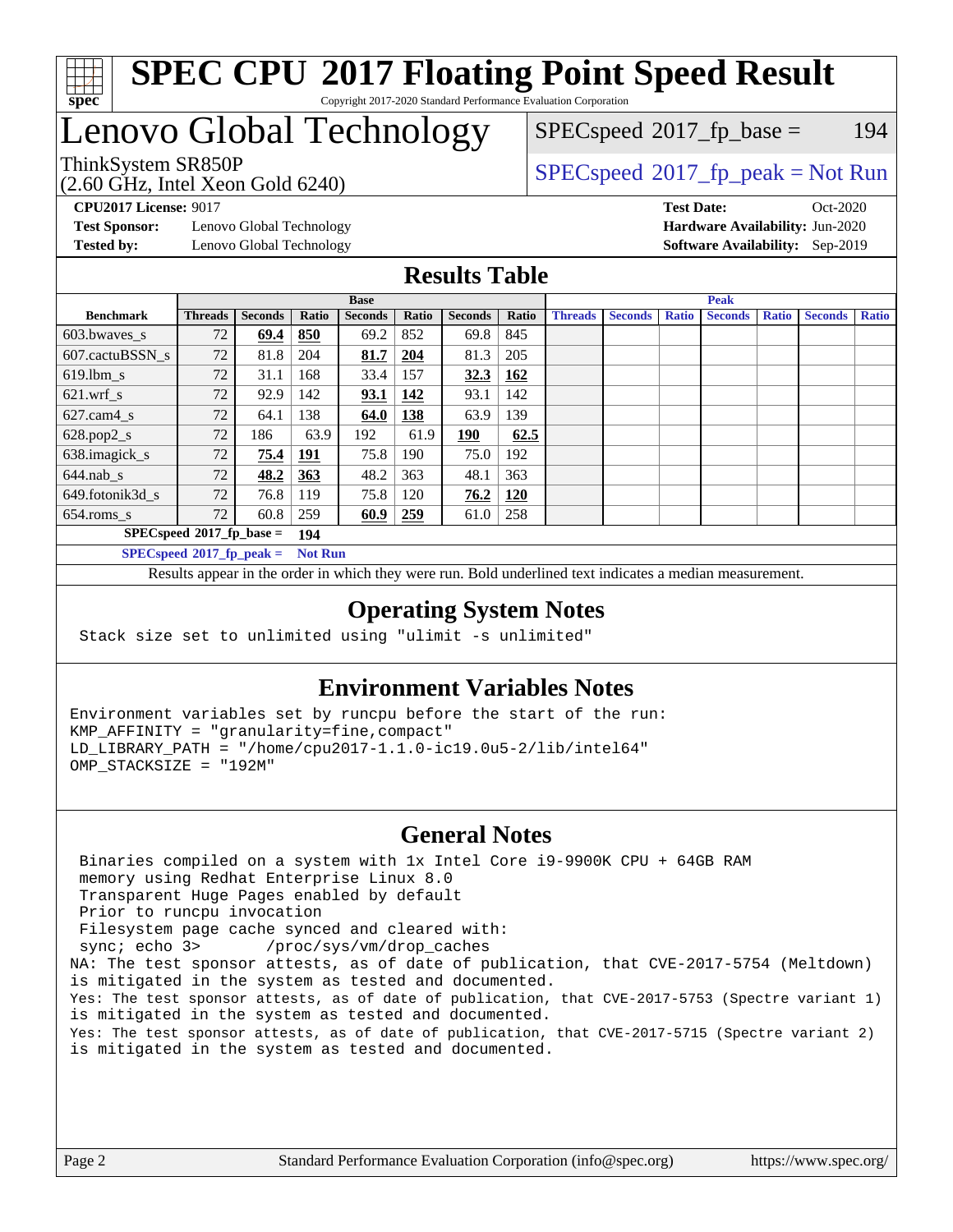| spec                                                                                                                    | Copyright 2017-2020 Standard Performance Evaluation Corporation |                                                                                                                                      |                                        |  |  |  |
|-------------------------------------------------------------------------------------------------------------------------|-----------------------------------------------------------------|--------------------------------------------------------------------------------------------------------------------------------------|----------------------------------------|--|--|--|
| Lenovo Global Technology<br>$SPEC speed^{\circ}2017$ _fp_base =<br>194                                                  |                                                                 |                                                                                                                                      |                                        |  |  |  |
| ThinkSystem SR850P                                                                                                      |                                                                 | $SPEC speed^{\circ}2017\_fp\_peak = Not Run$                                                                                         |                                        |  |  |  |
| $(2.60 \text{ GHz}, \text{Intel Xeon Gold } 6240)$                                                                      |                                                                 |                                                                                                                                      |                                        |  |  |  |
| <b>CPU2017 License: 9017</b>                                                                                            |                                                                 | <b>Test Date:</b>                                                                                                                    | $Oct-2020$                             |  |  |  |
| <b>Test Sponsor:</b><br>Lenovo Global Technology                                                                        |                                                                 |                                                                                                                                      | Hardware Availability: Jun-2020        |  |  |  |
| <b>Tested by:</b><br>Lenovo Global Technology                                                                           |                                                                 |                                                                                                                                      | <b>Software Availability:</b> Sep-2019 |  |  |  |
|                                                                                                                         | <b>Platform Notes</b>                                           |                                                                                                                                      |                                        |  |  |  |
| BIOS configuration:                                                                                                     |                                                                 |                                                                                                                                      |                                        |  |  |  |
|                                                                                                                         |                                                                 | Choose Operating Mode set to Maximum Performance and then set it to Custom Mode                                                      |                                        |  |  |  |
| MONITOR/MWAIT set to Enable<br>Hyper-Threading set to Disable                                                           |                                                                 |                                                                                                                                      |                                        |  |  |  |
|                                                                                                                         |                                                                 |                                                                                                                                      |                                        |  |  |  |
| Sysinfo program /home/cpu2017-1.1.0-ic19.0u5-2/bin/sysinfo<br>Rev: r6365 of 2019-08-21 295195f888a3d7edble6e46a485a0011 |                                                                 |                                                                                                                                      |                                        |  |  |  |
| running on localhost.localdomain Tue Oct 27 22:30:16 2020                                                               |                                                                 |                                                                                                                                      |                                        |  |  |  |
|                                                                                                                         |                                                                 |                                                                                                                                      |                                        |  |  |  |
| SUT (System Under Test) info as seen by some common utilities.                                                          |                                                                 |                                                                                                                                      |                                        |  |  |  |
| For more information on this section, see                                                                               | https://www.spec.org/cpu2017/Docs/config.html#sysinfo           |                                                                                                                                      |                                        |  |  |  |
|                                                                                                                         |                                                                 |                                                                                                                                      |                                        |  |  |  |
| From /proc/cpuinfo                                                                                                      |                                                                 |                                                                                                                                      |                                        |  |  |  |
|                                                                                                                         | model name : Intel(R) Xeon(R) Gold 6240 CPU @ 2.60GHz           |                                                                                                                                      |                                        |  |  |  |
| "physical id"s (chips)<br>4<br>72 "processors"                                                                          |                                                                 |                                                                                                                                      |                                        |  |  |  |
|                                                                                                                         |                                                                 | cores, siblings (Caution: counting these is hw and system dependent. The following                                                   |                                        |  |  |  |
|                                                                                                                         |                                                                 | excerpts from /proc/cpuinfo might not be reliable. Use with caution.)                                                                |                                        |  |  |  |
| cpu cores : 18                                                                                                          |                                                                 |                                                                                                                                      |                                        |  |  |  |
| siblings : 18                                                                                                           |                                                                 |                                                                                                                                      |                                        |  |  |  |
|                                                                                                                         |                                                                 | physical 0: cores 0 1 2 3 4 8 9 10 11 16 17 18 19 20 24 25 26 27<br>physical 1: cores 0 1 2 3 4 8 9 10 11 16 17 18 19 20 24 25 26 27 |                                        |  |  |  |
|                                                                                                                         |                                                                 | physical 2: cores 0 1 2 3 4 8 9 10 11 16 17 18 19 20 24 25 26 27                                                                     |                                        |  |  |  |
|                                                                                                                         |                                                                 | physical 3: cores 0 1 2 3 4 8 9 10 11 16 17 18 19 20 24 25 26 27                                                                     |                                        |  |  |  |
|                                                                                                                         |                                                                 |                                                                                                                                      |                                        |  |  |  |
| From 1scpu:                                                                                                             |                                                                 |                                                                                                                                      |                                        |  |  |  |
| Architecture:                                                                                                           | x86_64                                                          |                                                                                                                                      |                                        |  |  |  |
| $CPU$ op-mode( $s$ ):<br>Byte Order:                                                                                    | $32$ -bit, $64$ -bit<br>Little Endian                           |                                                                                                                                      |                                        |  |  |  |
| CPU(s):                                                                                                                 | 72                                                              |                                                                                                                                      |                                        |  |  |  |
| On-line CPU(s) list: $0-71$                                                                                             |                                                                 |                                                                                                                                      |                                        |  |  |  |
| Thread(s) per core:                                                                                                     | $\mathbf 1$                                                     |                                                                                                                                      |                                        |  |  |  |
| Core(s) per socket:                                                                                                     | 18                                                              |                                                                                                                                      |                                        |  |  |  |
| Socket(s):                                                                                                              | 4                                                               |                                                                                                                                      |                                        |  |  |  |
| NUMA $node(s):$                                                                                                         | 4<br>GenuineIntel                                               |                                                                                                                                      |                                        |  |  |  |
| Vendor ID:<br>CPU family:                                                                                               | 6                                                               |                                                                                                                                      |                                        |  |  |  |
| Model:                                                                                                                  | 85                                                              |                                                                                                                                      |                                        |  |  |  |
| Model name:                                                                                                             | $Intel(R) Xeon(R) Gold 6240 CPU @ 2.60GHz$                      |                                                                                                                                      |                                        |  |  |  |
| Stepping:                                                                                                               | 7                                                               |                                                                                                                                      |                                        |  |  |  |
| CPU MHz:                                                                                                                | 1902.708                                                        |                                                                                                                                      |                                        |  |  |  |
| CPU max MHz:                                                                                                            | 3900.0000                                                       |                                                                                                                                      |                                        |  |  |  |
| CPU min MHz:                                                                                                            | 1000.0000                                                       |                                                                                                                                      |                                        |  |  |  |
| BogoMIPS:<br>Virtualization:                                                                                            | 5200.00                                                         |                                                                                                                                      |                                        |  |  |  |
| L1d cache:                                                                                                              | $VT - x$<br>32K                                                 |                                                                                                                                      |                                        |  |  |  |
|                                                                                                                         |                                                                 |                                                                                                                                      |                                        |  |  |  |
|                                                                                                                         |                                                                 |                                                                                                                                      |                                        |  |  |  |
|                                                                                                                         | (Continued on next page)                                        |                                                                                                                                      |                                        |  |  |  |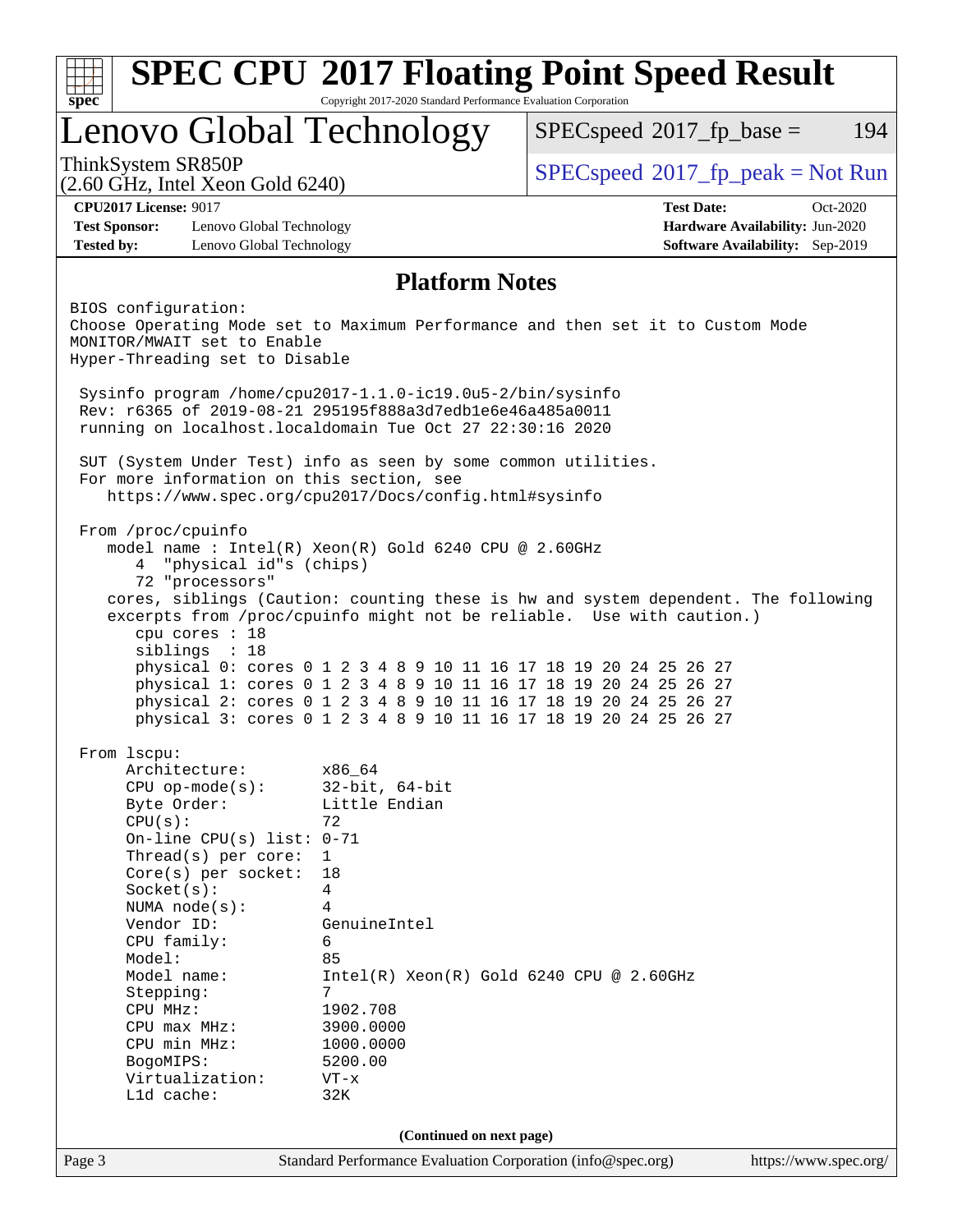

# **[SPEC CPU](http://www.spec.org/auto/cpu2017/Docs/result-fields.html#SPECCPU2017FloatingPointSpeedResult)[2017 Floating Point Speed Result](http://www.spec.org/auto/cpu2017/Docs/result-fields.html#SPECCPU2017FloatingPointSpeedResult)**

Copyright 2017-2020 Standard Performance Evaluation Corporation

Lenovo Global Technology

 $SPEC speed^{\circ}2017$  fp base = 194

(2.60 GHz, Intel Xeon Gold 6240)

ThinkSystem SR850P<br>  $\begin{array}{c}\n\text{SPEC speed} \text{°2017\_fp\_peak} = \text{Not Run} \\
\text{SPEC speed} \text{°2017\_fp\_peak} = \text{Not Run} \\
\end{array}$ 

**[CPU2017 License:](http://www.spec.org/auto/cpu2017/Docs/result-fields.html#CPU2017License)** 9017 **[Test Date:](http://www.spec.org/auto/cpu2017/Docs/result-fields.html#TestDate)** Oct-2020

**[Test Sponsor:](http://www.spec.org/auto/cpu2017/Docs/result-fields.html#TestSponsor)** Lenovo Global Technology **[Hardware Availability:](http://www.spec.org/auto/cpu2017/Docs/result-fields.html#HardwareAvailability)** Jun-2020 **[Tested by:](http://www.spec.org/auto/cpu2017/Docs/result-fields.html#Testedby)** Lenovo Global Technology **[Software Availability:](http://www.spec.org/auto/cpu2017/Docs/result-fields.html#SoftwareAvailability)** Sep-2019

**[Platform Notes \(Continued\)](http://www.spec.org/auto/cpu2017/Docs/result-fields.html#PlatformNotes)**

|       | Lli cache:  |                         | 32K                        |
|-------|-------------|-------------------------|----------------------------|
|       | $L2$ cache: |                         | 1024K                      |
|       | $L3$ cache: |                         | 25344K                     |
|       |             | NUMA $node0$ $CPU(s)$ : | $0 - 17$                   |
|       |             | NUMA nodel CPU(s):      | $18 - 35$                  |
|       |             | NUMA $node2$ $CPU(s)$ : | $36 - 53$                  |
|       |             | NUMA $node3$ $CPU(s)$ : | $54 - 71$                  |
| F1200 |             |                         | $f_{\text{min}}$ $\tau$ me |

Flags: fpu vme de pse tsc msr pae mce cx8 apic sep mtrr pge mca cmov pat pse36 clflush dts acpi mmx fxsr sse sse2 ss ht tm pbe syscall nx pdpe1gb rdtscp lm constant\_tsc art arch\_perfmon pebs bts rep\_good nopl xtopology nonstop\_tsc cpuid aperfmperf pni pclmulqdq dtes64 monitor ds\_cpl vmx smx est tm2 ssse3 sdbg fma cx16 xtpr pdcm pcid dca sse4\_1 sse4\_2 x2apic movbe popcnt tsc\_deadline\_timer aes xsave avx f16c rdrand lahf\_lm abm 3dnowprefetch cpuid\_fault epb cat\_l3 cdp\_l3 invpcid\_single intel\_ppin ssbd mba ibrs ibpb stibp ibrs\_enhanced tpr\_shadow vnmi flexpriority ept vpid fsgsbase tsc\_adjust bmi1 hle avx2 smep bmi2 erms invpcid rtm cqm mpx rdt\_a avx512f avx512dq rdseed adx smap clflushopt clwb intel\_pt avx512cd avx512bw avx512vl xsaveopt xsavec xgetbv1 xsaves cqm\_llc cqm\_occup\_llc cqm\_mbm\_total cqm\_mbm\_local dtherm ida arat pln pts pku ospke avx512\_vnni flush\_l1d arch\_capabilities

 /proc/cpuinfo cache data cache size : 25344 KB

 From numactl --hardware WARNING: a numactl 'node' might or might not correspond to a physical chip. available: 4 nodes (0-3) node 0 cpus: 0 1 2 3 4 5 6 7 8 9 10 11 12 13 14 15 16 17

 node 0 size: 386684 MB node 0 free: 386189 MB

 node 1 cpus: 18 19 20 21 22 23 24 25 26 27 28 29 30 31 32 33 34 35 node 1 size: 387068 MB

 node 1 free: 386105 MB node 2 cpus: 36 37 38 39 40 41 42 43 44 45 46 47 48 49 50 51 52 53

 node 2 size: 387043 MB node 2 free: 386044 MB

 node 3 cpus: 54 55 56 57 58 59 60 61 62 63 64 65 66 67 68 69 70 71 node 3 size: 387067 MB

node 3 free: 386318 MB

node distances:

 node 0 1 2 3 0: 10 21 21 21

 1: 21 10 21 21 2: 21 21 10 21

3: 21 21 21 10

 From /proc/meminfo MemTotal: 1585012168 kB

**(Continued on next page)**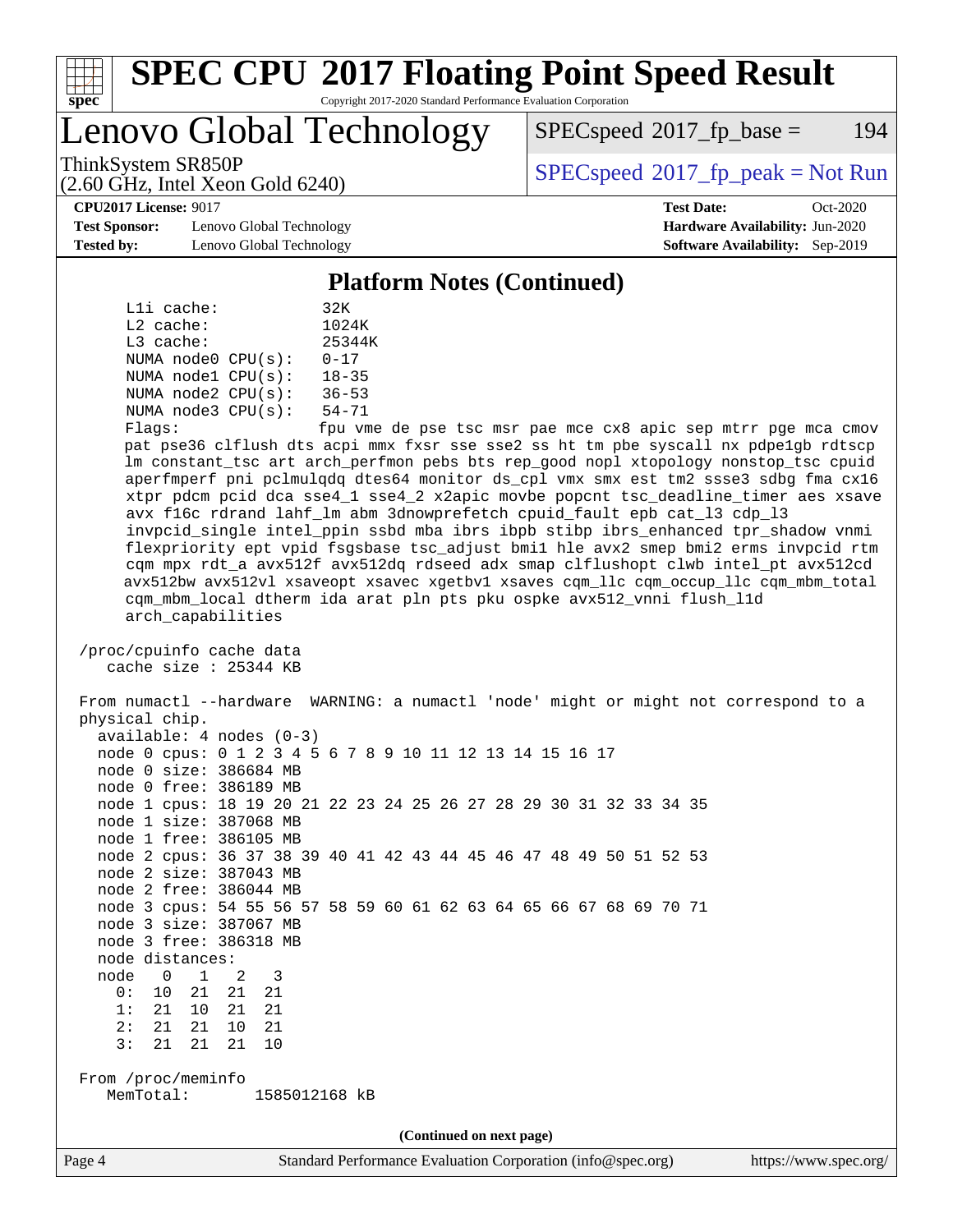| <b>SPEC CPU®2017 Floating Point Speed Result</b>                                                                                                                                                                                                                                                                                                                                                                                                                                           |                                                                                                                                                                                        |
|--------------------------------------------------------------------------------------------------------------------------------------------------------------------------------------------------------------------------------------------------------------------------------------------------------------------------------------------------------------------------------------------------------------------------------------------------------------------------------------------|----------------------------------------------------------------------------------------------------------------------------------------------------------------------------------------|
| spec<br>Copyright 2017-2020 Standard Performance Evaluation Corporation<br>Lenovo Global Technology                                                                                                                                                                                                                                                                                                                                                                                        | 194<br>$SPEC speed^{\circ}2017$ _fp_base =                                                                                                                                             |
| ThinkSystem SR850P<br>$(2.60 \text{ GHz}, \text{Intel Xeon Gold } 6240)$                                                                                                                                                                                                                                                                                                                                                                                                                   | $SPEC speed^{\circ}2017\_fp\_peak = Not Run$                                                                                                                                           |
| <b>CPU2017 License: 9017</b><br><b>Test Sponsor:</b><br>Lenovo Global Technology<br><b>Tested by:</b><br>Lenovo Global Technology                                                                                                                                                                                                                                                                                                                                                          | <b>Test Date:</b><br>Oct-2020<br>Hardware Availability: Jun-2020<br>Software Availability: Sep-2019                                                                                    |
| <b>Platform Notes (Continued)</b>                                                                                                                                                                                                                                                                                                                                                                                                                                                          |                                                                                                                                                                                        |
| HugePages_Total:<br>0<br>Hugepagesize:<br>2048 kB                                                                                                                                                                                                                                                                                                                                                                                                                                          |                                                                                                                                                                                        |
| From /etc/*release* /etc/*version*<br>os-release:<br>NAME="Red Hat Enterprise Linux"<br>VERSION="8.0 (Ootpa)"<br>$ID="rhe1"$<br>ID_LIKE="fedora"<br>VERSION_ID="8.0"<br>PLATFORM_ID="platform:el8"<br>PRETTY_NAME="Red Hat Enterprise Linux 8.0 (Ootpa)"<br>ANSI_COLOR="0;31"<br>redhat-release: Red Hat Enterprise Linux release 8.0 (Ootpa)<br>system-release: Red Hat Enterprise Linux release 8.0 (Ootpa)<br>system-release-cpe: cpe:/o:redhat:enterprise_linux:8.0:ga<br>uname $-a$ : | Linux localhost.localdomain 4.18.0-80.el8.x86_64 #1 SMP Wed Mar 13 12:02:46 UTC 2019                                                                                                   |
| x86_64 x86_64 x86_64 GNU/Linux<br>Kernel self-reported vulnerability status:                                                                                                                                                                                                                                                                                                                                                                                                               |                                                                                                                                                                                        |
| CVE-2018-3620 (L1 Terminal Fault):<br>Microarchitectural Data Sampling:<br>CVE-2017-5754 (Meltdown):<br>CVE-2018-3639 (Speculative Store Bypass): Mitigation: Speculative Store Bypass disabled<br>CVE-2017-5753 (Spectre variant 1):<br>$CVE-2017-5715$ (Spectre variant 2):                                                                                                                                                                                                              | Not affected<br>No status reported<br>Not affected<br>via prctl and seccomp<br>Mitigation: __user pointer sanitization<br>Mitigation: Enhanced IBRS, IBPB: conditional,<br>RSB filling |
| run-level 3 Oct 27 21:22                                                                                                                                                                                                                                                                                                                                                                                                                                                                   |                                                                                                                                                                                        |
| SPEC is set to: /home/cpu2017-1.1.0-ic19.0u5-2<br>Type Size Used Avail Use% Mounted on<br>Filesystem<br>$/\text{dev/sda4}$<br>xfs<br>839G<br>47G<br>792G                                                                                                                                                                                                                                                                                                                                   | 6% /home                                                                                                                                                                               |
| From /sys/devices/virtual/dmi/id<br>BIOS:<br>Lenovo - [TEE156L-2.61]- 05/20/2020<br>Vendor: Lenovo<br>Product: ThinkSystem SR850P - [7D2HCTO1WW]-<br>Product Family: ThinkSystem<br>Serial: 1234567890                                                                                                                                                                                                                                                                                     |                                                                                                                                                                                        |
| Additional information from dmidecode follows. WARNING: Use caution when you interpret<br>this section. The 'dmidecode' program reads system data which is "intended to allow                                                                                                                                                                                                                                                                                                              |                                                                                                                                                                                        |
| (Continued on next page)                                                                                                                                                                                                                                                                                                                                                                                                                                                                   |                                                                                                                                                                                        |
| Page 5<br>Standard Performance Evaluation Corporation (info@spec.org)                                                                                                                                                                                                                                                                                                                                                                                                                      | https://www.spec.org/                                                                                                                                                                  |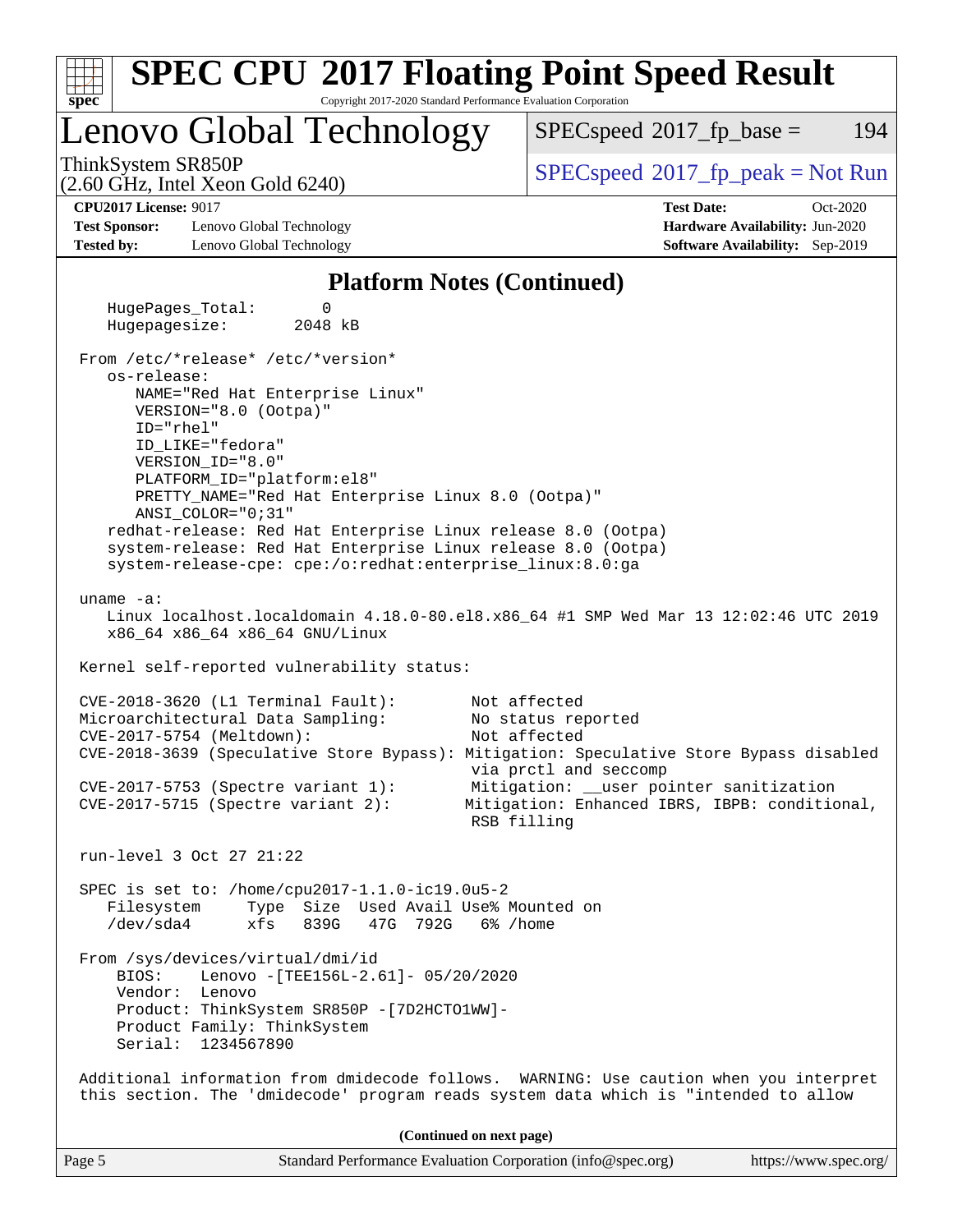

#### **[SPEC CPU](http://www.spec.org/auto/cpu2017/Docs/result-fields.html#SPECCPU2017FloatingPointSpeedResult)[2017 Floating Point Speed Result](http://www.spec.org/auto/cpu2017/Docs/result-fields.html#SPECCPU2017FloatingPointSpeedResult)** Copyright 2017-2020 Standard Performance Evaluation Corporation

# Lenovo Global Technology

 $SPECspeed^{\circledcirc}2017_fp\_base = 194$  $SPECspeed^{\circledcirc}2017_fp\_base = 194$ 

(2.60 GHz, Intel Xeon Gold 6240)

ThinkSystem SR850P<br>  $(2.60 \text{ GHz. Intel Yes} \cdot \text{Cold} \cdot 6240)$  [SPECspeed](http://www.spec.org/auto/cpu2017/Docs/result-fields.html#SPECspeed2017fppeak)®[2017\\_fp\\_peak = N](http://www.spec.org/auto/cpu2017/Docs/result-fields.html#SPECspeed2017fppeak)ot Run

**[Test Sponsor:](http://www.spec.org/auto/cpu2017/Docs/result-fields.html#TestSponsor)** Lenovo Global Technology **[Hardware Availability:](http://www.spec.org/auto/cpu2017/Docs/result-fields.html#HardwareAvailability)** Jun-2020 **[Tested by:](http://www.spec.org/auto/cpu2017/Docs/result-fields.html#Testedby)** Lenovo Global Technology **[Software Availability:](http://www.spec.org/auto/cpu2017/Docs/result-fields.html#SoftwareAvailability)** Sep-2019

**[CPU2017 License:](http://www.spec.org/auto/cpu2017/Docs/result-fields.html#CPU2017License)** 9017 **[Test Date:](http://www.spec.org/auto/cpu2017/Docs/result-fields.html#TestDate)** Oct-2020

#### **[Platform Notes \(Continued\)](http://www.spec.org/auto/cpu2017/Docs/result-fields.html#PlatformNotes)**

 hardware to be accurately determined", but the intent may not be met, as there are frequent changes to hardware, firmware, and the "DMTF SMBIOS" standard. Memory:

48x Samsung M393A4K40CB2-CVF 32 GB 2 rank 2933

(End of data from sysinfo program)

#### **[Compiler Version Notes](http://www.spec.org/auto/cpu2017/Docs/result-fields.html#CompilerVersionNotes)**

Page 6 Standard Performance Evaluation Corporation [\(info@spec.org\)](mailto:info@spec.org) <https://www.spec.org/> ============================================================================== C | 619.lbm\_s(base) 638.imagick\_s(base) 644.nab\_s(base) ------------------------------------------------------------------------------ Intel(R) C Intel(R) 64 Compiler for applications running on Intel(R)  $64$ , Version 19.0.5.281 Build 20190815 Copyright (C) 1985-2019 Intel Corporation. All rights reserved. ------------------------------------------------------------------------------ ============================================================================== C++, C, Fortran | 607.cactuBSSN\_s(base) ------------------------------------------------------------------------------ Intel(R) C++ Intel(R) 64 Compiler for applications running on Intel(R) 64, Version 19.0.5.281 Build 20190815 Copyright (C) 1985-2019 Intel Corporation. All rights reserved. Intel(R) C Intel(R) 64 Compiler for applications running on Intel(R)  $64$ , Version 19.0.5.281 Build 20190815 Copyright (C) 1985-2019 Intel Corporation. All rights reserved. Intel(R) Fortran Intel(R) 64 Compiler for applications running on Intel(R) 64, Version 19.0.5.281 Build 20190815 Copyright (C) 1985-2019 Intel Corporation. All rights reserved. ------------------------------------------------------------------------------ ============================================================================== Fortran | 603.bwaves\_s(base) 649.fotonik3d\_s(base) 654.roms\_s(base) ------------------------------------------------------------------------------ Intel(R) Fortran Intel(R) 64 Compiler for applications running on Intel(R) 64, Version 19.0.5.281 Build 20190815 Copyright (C) 1985-2019 Intel Corporation. All rights reserved. ------------------------------------------------------------------------------ ============================================================================== Fortran, C | 621.wrf\_s(base) 627.cam4\_s(base) 628.pop2\_s(base) ------------------------------------------------------------------------------ Intel(R) Fortran Intel(R) 64 Compiler for applications running on Intel(R) 64, Version 19.0.5.281 Build 20190815 Copyright (C) 1985-2019 Intel Corporation. All rights reserved. Intel(R) C Intel(R) 64 Compiler for applications running on Intel(R)  $64$ , **(Continued on next page)**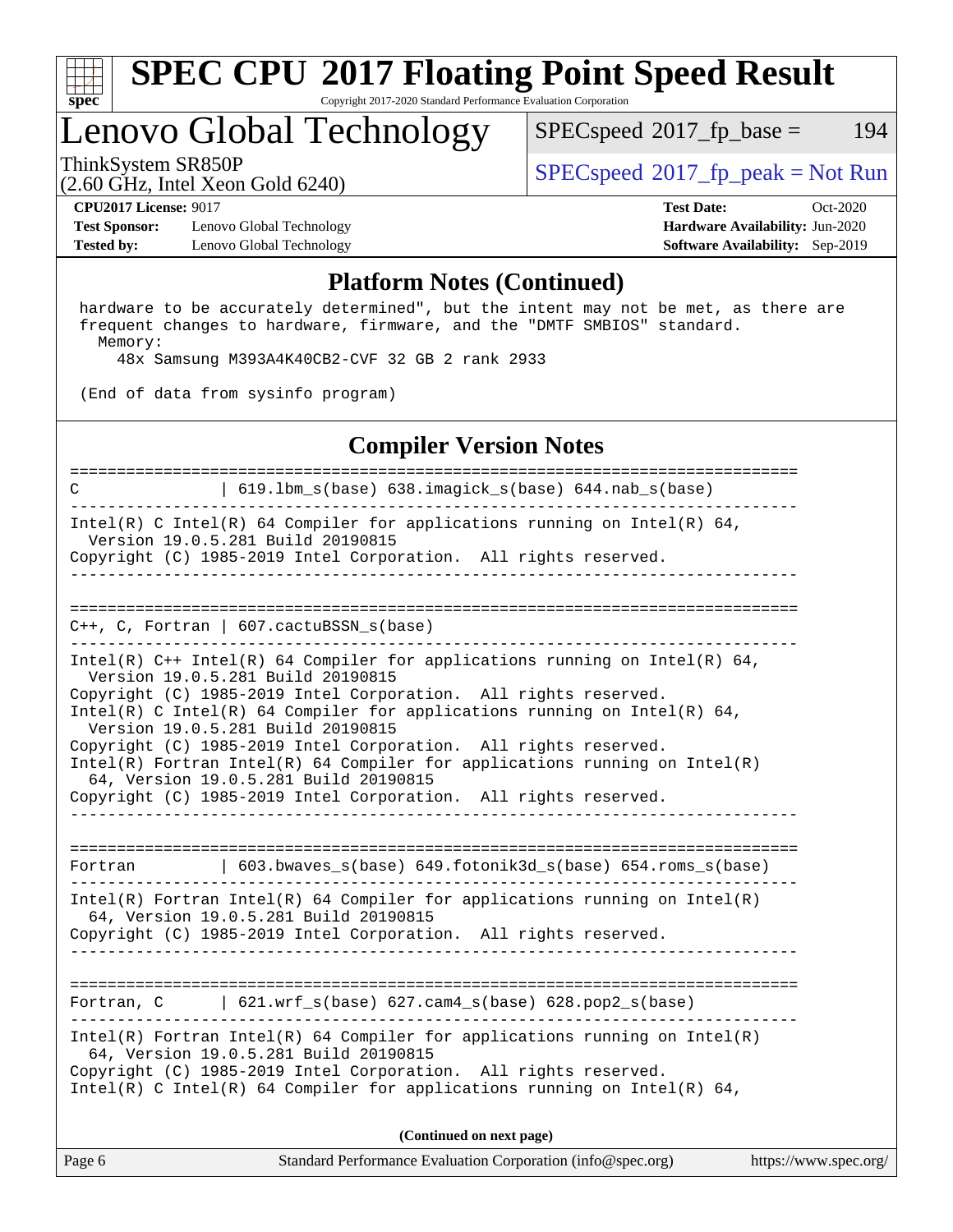

#### **[SPEC CPU](http://www.spec.org/auto/cpu2017/Docs/result-fields.html#SPECCPU2017FloatingPointSpeedResult)[2017 Floating Point Speed Result](http://www.spec.org/auto/cpu2017/Docs/result-fields.html#SPECCPU2017FloatingPointSpeedResult)** Copyright 2017-2020 Standard Performance Evaluation Corporation

# Lenovo Global Technology

 $SPECspeed^{\circledcirc}2017_fp\_base = 194$  $SPECspeed^{\circledcirc}2017_fp\_base = 194$ 

(2.60 GHz, Intel Xeon Gold 6240)

ThinkSystem SR850P<br>  $SPECspeed*2017_fp\_peak = Not Run$  $SPECspeed*2017_fp\_peak = Not Run$ 

**[Test Sponsor:](http://www.spec.org/auto/cpu2017/Docs/result-fields.html#TestSponsor)** Lenovo Global Technology **[Hardware Availability:](http://www.spec.org/auto/cpu2017/Docs/result-fields.html#HardwareAvailability)** Jun-2020 **[Tested by:](http://www.spec.org/auto/cpu2017/Docs/result-fields.html#Testedby)** Lenovo Global Technology **[Software Availability:](http://www.spec.org/auto/cpu2017/Docs/result-fields.html#SoftwareAvailability)** Sep-2019

**[CPU2017 License:](http://www.spec.org/auto/cpu2017/Docs/result-fields.html#CPU2017License)** 9017 **[Test Date:](http://www.spec.org/auto/cpu2017/Docs/result-fields.html#TestDate)** Oct-2020

### **[Compiler Version Notes \(Continued\)](http://www.spec.org/auto/cpu2017/Docs/result-fields.html#CompilerVersionNotes)**

Version 19.0.5.281 Build 20190815

Copyright (C) 1985-2019 Intel Corporation. All rights reserved.

------------------------------------------------------------------------------

## **[Base Compiler Invocation](http://www.spec.org/auto/cpu2017/Docs/result-fields.html#BaseCompilerInvocation)**

[C benchmarks](http://www.spec.org/auto/cpu2017/Docs/result-fields.html#Cbenchmarks): [icc](http://www.spec.org/cpu2017/results/res2020q4/cpu2017-20201109-24362.flags.html#user_CCbase_intel_icc_66fc1ee009f7361af1fbd72ca7dcefbb700085f36577c54f309893dd4ec40d12360134090235512931783d35fd58c0460139e722d5067c5574d8eaf2b3e37e92)

[Fortran benchmarks](http://www.spec.org/auto/cpu2017/Docs/result-fields.html#Fortranbenchmarks):

[ifort](http://www.spec.org/cpu2017/results/res2020q4/cpu2017-20201109-24362.flags.html#user_FCbase_intel_ifort_8111460550e3ca792625aed983ce982f94888b8b503583aa7ba2b8303487b4d8a21a13e7191a45c5fd58ff318f48f9492884d4413fa793fd88dd292cad7027ca)

[Benchmarks using both Fortran and C](http://www.spec.org/auto/cpu2017/Docs/result-fields.html#BenchmarksusingbothFortranandC): [ifort](http://www.spec.org/cpu2017/results/res2020q4/cpu2017-20201109-24362.flags.html#user_CC_FCbase_intel_ifort_8111460550e3ca792625aed983ce982f94888b8b503583aa7ba2b8303487b4d8a21a13e7191a45c5fd58ff318f48f9492884d4413fa793fd88dd292cad7027ca) [icc](http://www.spec.org/cpu2017/results/res2020q4/cpu2017-20201109-24362.flags.html#user_CC_FCbase_intel_icc_66fc1ee009f7361af1fbd72ca7dcefbb700085f36577c54f309893dd4ec40d12360134090235512931783d35fd58c0460139e722d5067c5574d8eaf2b3e37e92)

[Benchmarks using Fortran, C, and C++:](http://www.spec.org/auto/cpu2017/Docs/result-fields.html#BenchmarksusingFortranCandCXX) [icpc](http://www.spec.org/cpu2017/results/res2020q4/cpu2017-20201109-24362.flags.html#user_CC_CXX_FCbase_intel_icpc_c510b6838c7f56d33e37e94d029a35b4a7bccf4766a728ee175e80a419847e808290a9b78be685c44ab727ea267ec2f070ec5dc83b407c0218cded6866a35d07) [icc](http://www.spec.org/cpu2017/results/res2020q4/cpu2017-20201109-24362.flags.html#user_CC_CXX_FCbase_intel_icc_66fc1ee009f7361af1fbd72ca7dcefbb700085f36577c54f309893dd4ec40d12360134090235512931783d35fd58c0460139e722d5067c5574d8eaf2b3e37e92) [ifort](http://www.spec.org/cpu2017/results/res2020q4/cpu2017-20201109-24362.flags.html#user_CC_CXX_FCbase_intel_ifort_8111460550e3ca792625aed983ce982f94888b8b503583aa7ba2b8303487b4d8a21a13e7191a45c5fd58ff318f48f9492884d4413fa793fd88dd292cad7027ca)

## **[Base Portability Flags](http://www.spec.org/auto/cpu2017/Docs/result-fields.html#BasePortabilityFlags)**

 603.bwaves\_s: [-DSPEC\\_LP64](http://www.spec.org/cpu2017/results/res2020q4/cpu2017-20201109-24362.flags.html#suite_basePORTABILITY603_bwaves_s_DSPEC_LP64) 607.cactuBSSN\_s: [-DSPEC\\_LP64](http://www.spec.org/cpu2017/results/res2020q4/cpu2017-20201109-24362.flags.html#suite_basePORTABILITY607_cactuBSSN_s_DSPEC_LP64) 619.lbm\_s: [-DSPEC\\_LP64](http://www.spec.org/cpu2017/results/res2020q4/cpu2017-20201109-24362.flags.html#suite_basePORTABILITY619_lbm_s_DSPEC_LP64) 621.wrf\_s: [-DSPEC\\_LP64](http://www.spec.org/cpu2017/results/res2020q4/cpu2017-20201109-24362.flags.html#suite_basePORTABILITY621_wrf_s_DSPEC_LP64) [-DSPEC\\_CASE\\_FLAG](http://www.spec.org/cpu2017/results/res2020q4/cpu2017-20201109-24362.flags.html#b621.wrf_s_baseCPORTABILITY_DSPEC_CASE_FLAG) [-convert big\\_endian](http://www.spec.org/cpu2017/results/res2020q4/cpu2017-20201109-24362.flags.html#user_baseFPORTABILITY621_wrf_s_convert_big_endian_c3194028bc08c63ac5d04de18c48ce6d347e4e562e8892b8bdbdc0214820426deb8554edfa529a3fb25a586e65a3d812c835984020483e7e73212c4d31a38223) 627.cam4\_s: [-DSPEC\\_LP64](http://www.spec.org/cpu2017/results/res2020q4/cpu2017-20201109-24362.flags.html#suite_basePORTABILITY627_cam4_s_DSPEC_LP64) [-DSPEC\\_CASE\\_FLAG](http://www.spec.org/cpu2017/results/res2020q4/cpu2017-20201109-24362.flags.html#b627.cam4_s_baseCPORTABILITY_DSPEC_CASE_FLAG) 628.pop2\_s: [-DSPEC\\_LP64](http://www.spec.org/cpu2017/results/res2020q4/cpu2017-20201109-24362.flags.html#suite_basePORTABILITY628_pop2_s_DSPEC_LP64) [-DSPEC\\_CASE\\_FLAG](http://www.spec.org/cpu2017/results/res2020q4/cpu2017-20201109-24362.flags.html#b628.pop2_s_baseCPORTABILITY_DSPEC_CASE_FLAG) [-convert big\\_endian](http://www.spec.org/cpu2017/results/res2020q4/cpu2017-20201109-24362.flags.html#user_baseFPORTABILITY628_pop2_s_convert_big_endian_c3194028bc08c63ac5d04de18c48ce6d347e4e562e8892b8bdbdc0214820426deb8554edfa529a3fb25a586e65a3d812c835984020483e7e73212c4d31a38223) [-assume byterecl](http://www.spec.org/cpu2017/results/res2020q4/cpu2017-20201109-24362.flags.html#user_baseFPORTABILITY628_pop2_s_assume_byterecl_7e47d18b9513cf18525430bbf0f2177aa9bf368bc7a059c09b2c06a34b53bd3447c950d3f8d6c70e3faf3a05c8557d66a5798b567902e8849adc142926523472) 638.imagick\_s: [-DSPEC\\_LP64](http://www.spec.org/cpu2017/results/res2020q4/cpu2017-20201109-24362.flags.html#suite_basePORTABILITY638_imagick_s_DSPEC_LP64) 644.nab\_s: [-DSPEC\\_LP64](http://www.spec.org/cpu2017/results/res2020q4/cpu2017-20201109-24362.flags.html#suite_basePORTABILITY644_nab_s_DSPEC_LP64) 649.fotonik3d\_s: [-DSPEC\\_LP64](http://www.spec.org/cpu2017/results/res2020q4/cpu2017-20201109-24362.flags.html#suite_basePORTABILITY649_fotonik3d_s_DSPEC_LP64) 654.roms\_s: [-DSPEC\\_LP64](http://www.spec.org/cpu2017/results/res2020q4/cpu2017-20201109-24362.flags.html#suite_basePORTABILITY654_roms_s_DSPEC_LP64)

## **[Base Optimization Flags](http://www.spec.org/auto/cpu2017/Docs/result-fields.html#BaseOptimizationFlags)**

[C benchmarks](http://www.spec.org/auto/cpu2017/Docs/result-fields.html#Cbenchmarks):

[-m64](http://www.spec.org/cpu2017/results/res2020q4/cpu2017-20201109-24362.flags.html#user_CCbase_m64-icc) [-std=c11](http://www.spec.org/cpu2017/results/res2020q4/cpu2017-20201109-24362.flags.html#user_CCbase_std-icc-std_0e1c27790398a4642dfca32ffe6c27b5796f9c2d2676156f2e42c9c44eaad0c049b1cdb667a270c34d979996257aeb8fc440bfb01818dbc9357bd9d174cb8524) [-xCORE-AVX512](http://www.spec.org/cpu2017/results/res2020q4/cpu2017-20201109-24362.flags.html#user_CCbase_f-xCORE-AVX512) [-ipo](http://www.spec.org/cpu2017/results/res2020q4/cpu2017-20201109-24362.flags.html#user_CCbase_f-ipo) [-O3](http://www.spec.org/cpu2017/results/res2020q4/cpu2017-20201109-24362.flags.html#user_CCbase_f-O3) [-no-prec-div](http://www.spec.org/cpu2017/results/res2020q4/cpu2017-20201109-24362.flags.html#user_CCbase_f-no-prec-div) [-qopt-prefetch](http://www.spec.org/cpu2017/results/res2020q4/cpu2017-20201109-24362.flags.html#user_CCbase_f-qopt-prefetch) [-ffinite-math-only](http://www.spec.org/cpu2017/results/res2020q4/cpu2017-20201109-24362.flags.html#user_CCbase_f_finite_math_only_cb91587bd2077682c4b38af759c288ed7c732db004271a9512da14a4f8007909a5f1427ecbf1a0fb78ff2a814402c6114ac565ca162485bbcae155b5e4258871) [-qopt-mem-layout-trans=4](http://www.spec.org/cpu2017/results/res2020q4/cpu2017-20201109-24362.flags.html#user_CCbase_f-qopt-mem-layout-trans_fa39e755916c150a61361b7846f310bcdf6f04e385ef281cadf3647acec3f0ae266d1a1d22d972a7087a248fd4e6ca390a3634700869573d231a252c784941a8) [-qopenmp](http://www.spec.org/cpu2017/results/res2020q4/cpu2017-20201109-24362.flags.html#user_CCbase_qopenmp_16be0c44f24f464004c6784a7acb94aca937f053568ce72f94b139a11c7c168634a55f6653758ddd83bcf7b8463e8028bb0b48b77bcddc6b78d5d95bb1df2967) [-DSPEC\\_OPENMP](http://www.spec.org/cpu2017/results/res2020q4/cpu2017-20201109-24362.flags.html#suite_CCbase_DSPEC_OPENMP)

[Fortran benchmarks](http://www.spec.org/auto/cpu2017/Docs/result-fields.html#Fortranbenchmarks):

[-m64](http://www.spec.org/cpu2017/results/res2020q4/cpu2017-20201109-24362.flags.html#user_FCbase_m64-icc) [-DSPEC\\_OPENMP](http://www.spec.org/cpu2017/results/res2020q4/cpu2017-20201109-24362.flags.html#suite_FCbase_DSPEC_OPENMP) [-xCORE-AVX512](http://www.spec.org/cpu2017/results/res2020q4/cpu2017-20201109-24362.flags.html#user_FCbase_f-xCORE-AVX512) [-ipo](http://www.spec.org/cpu2017/results/res2020q4/cpu2017-20201109-24362.flags.html#user_FCbase_f-ipo) [-O3](http://www.spec.org/cpu2017/results/res2020q4/cpu2017-20201109-24362.flags.html#user_FCbase_f-O3) [-no-prec-div](http://www.spec.org/cpu2017/results/res2020q4/cpu2017-20201109-24362.flags.html#user_FCbase_f-no-prec-div) [-qopt-prefetch](http://www.spec.org/cpu2017/results/res2020q4/cpu2017-20201109-24362.flags.html#user_FCbase_f-qopt-prefetch) [-ffinite-math-only](http://www.spec.org/cpu2017/results/res2020q4/cpu2017-20201109-24362.flags.html#user_FCbase_f_finite_math_only_cb91587bd2077682c4b38af759c288ed7c732db004271a9512da14a4f8007909a5f1427ecbf1a0fb78ff2a814402c6114ac565ca162485bbcae155b5e4258871) [-qopt-mem-layout-trans=4](http://www.spec.org/cpu2017/results/res2020q4/cpu2017-20201109-24362.flags.html#user_FCbase_f-qopt-mem-layout-trans_fa39e755916c150a61361b7846f310bcdf6f04e385ef281cadf3647acec3f0ae266d1a1d22d972a7087a248fd4e6ca390a3634700869573d231a252c784941a8) [-qopenmp](http://www.spec.org/cpu2017/results/res2020q4/cpu2017-20201109-24362.flags.html#user_FCbase_qopenmp_16be0c44f24f464004c6784a7acb94aca937f053568ce72f94b139a11c7c168634a55f6653758ddd83bcf7b8463e8028bb0b48b77bcddc6b78d5d95bb1df2967)

**(Continued on next page)**

| Page 7 | Standard Performance Evaluation Corporation (info@spec.org) | https://www.spec.org/ |
|--------|-------------------------------------------------------------|-----------------------|
|--------|-------------------------------------------------------------|-----------------------|